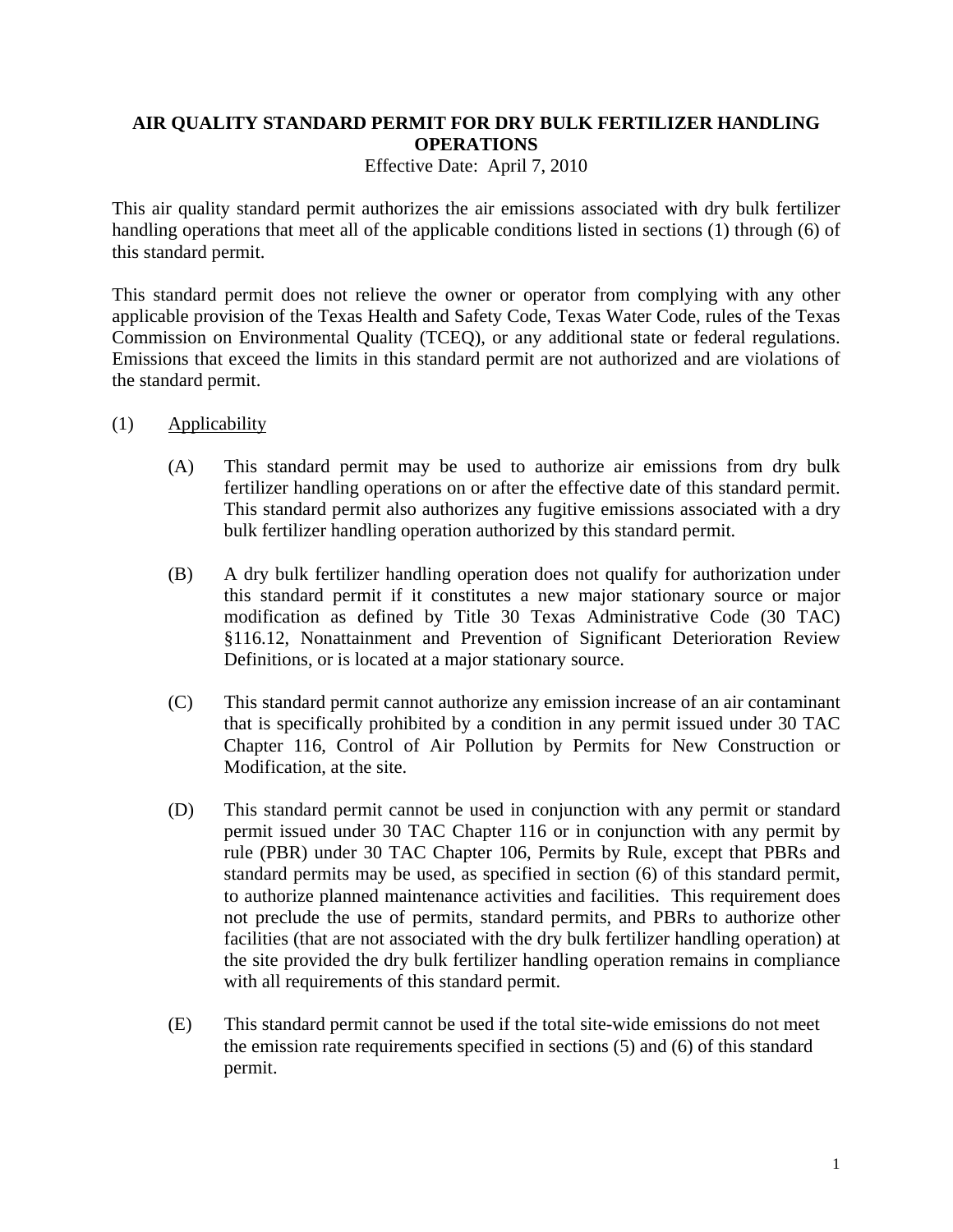## (2) Definitions

- (A) Dry bulk fertilizer granular fertilizer products including, but not limited to, urea, potash, monoammonium phosphate, diammonium phosphate, triple superphosphate, nitric phosphate, trisodium phosphate, ammonium nitrate, ammonium sulphate, and/or zinc.
- (B) Dry bulk fertilizer handling operation a facility, or group of facilities, that receives, handles, mixes, stores, or loads out dry bulk fertilizer.
- (C) Off-site receptor any recreational area or residence or other structure that is in use at the time of the standard permit claim and that is not occupied or used solely by the owner or operator of the facilities or the owner of the property upon which the facilities are located.
- (D) Site a site as defined in 30 TAC §122.10, General Definitions.

## (3) General Administrative Requirements

Any claim under this standard permit must comply with applicable conditions of 30 TAC Chapter 116, Subchapter F, Standard Permits, except 30 TAC §116.610(a)(1), Applicability; §116.611(a) and (b), Registration to Use a Standard Permit; §116.614, Standard Permit Fees; and §116.615(5), Start-up Notification (General Conditions).

- (4) General Operating Requirements
	- (A) All conveyors and elevator legs authorized by this standard permit shall be enclosed. Exhaust air to the atmosphere from pneumatic conveying systems or from the pulling of suction on mechanical systems shall be vented through a fabric filter system, which must operate as specified in subsection  $(4)(B)$  of this standard permit.
	- (B) All fabric filter collection systems used to control particulate emissions from the dry bulk fertilizer handling operation authorized by this standard permit shall meet the following requirements, as applicable:
		- (i) fabric filter systems shall be operated properly with no tears or leaks;
		- (ii) fabric filter systems shall be designed to meet an outlet grain loading not to exceed 0.01 grains per dry standard cubic foot (combined front half and back half); and
		- (iii) in accordance with U.S. Environmental Protection Agency Test Method 9, opacity of emissions from any fabric filter shall not exceed five percent averaged over a six-minute period.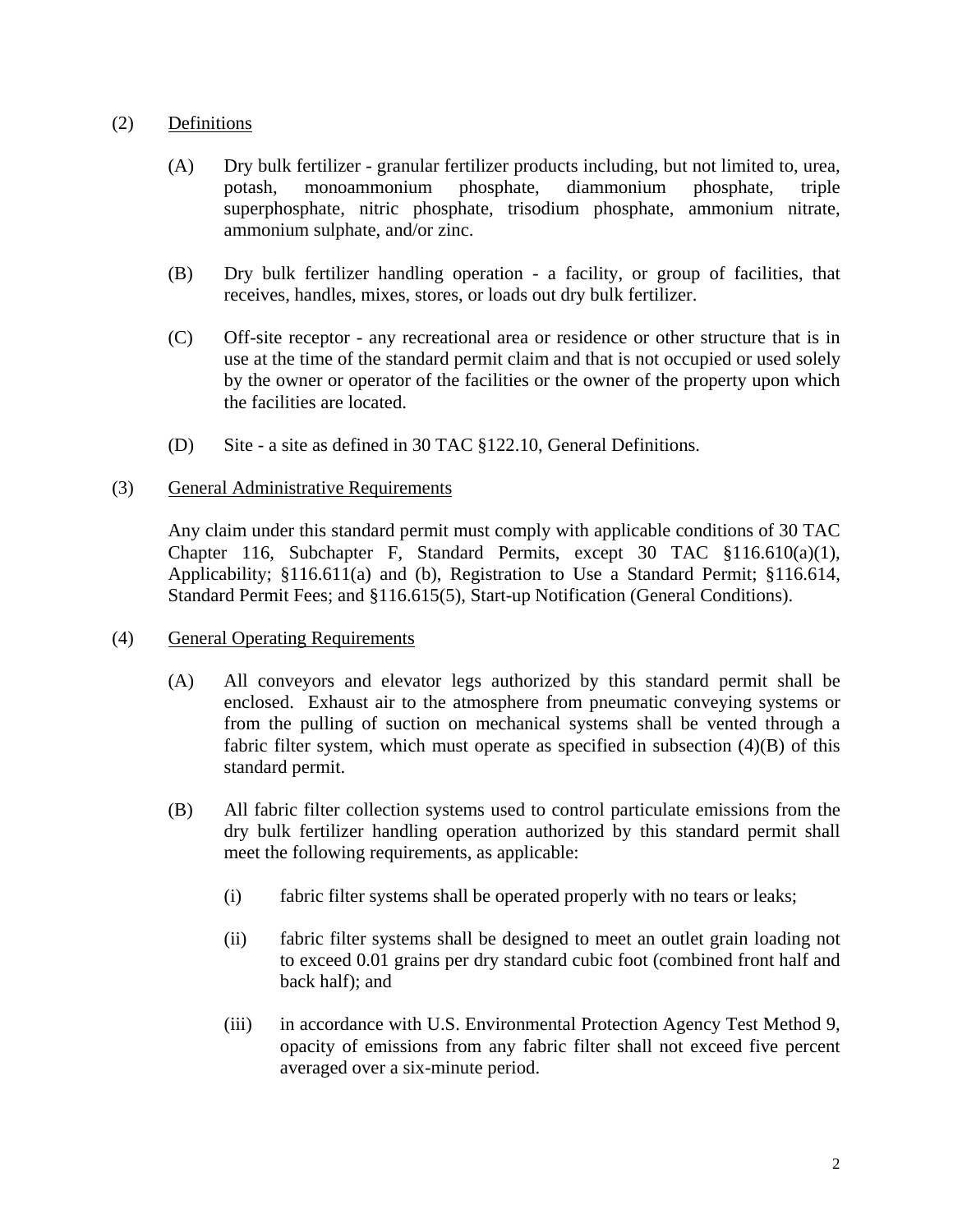- (C) Operation of conveyors associated with receiving authorized by this standard permit shall not commence until the receiving areas are full.
- (D) All loadout devices (augers, drop spouts, etc.) authorized by this standard permit shall be equipped with drop socks at the drop points to minimize fugitive emissions from loadout areas.
- (E) Spillage of any raw products, finished products, and waste products shall be cleaned up on a daily basis. Waste products shall be removed on a daily basis from the site or shall be stored in a contained manner that prevents exposure to the elements. Raw products and finished products shall be stored in a contained manner that prevents exposure to the elements.
- (F) One or more of the following methods shall be used to control emissions from all in-plant roads, truck loading and unloading areas, parking areas, and other traffic areas to maintain compliance with all TCEQ rules and regulations:
	- (i) sprinkling with water as necessary;
	- (ii) treating with effective dust suppressant(s) as necessary; or
	- (iii) paving (with a cohesive hard surface) and cleaning as necessary.
- (G) All air pollution abatement equipment shall be checked every 30 days (unless more frequent checks/inspections are otherwise specified in this standard permit) and shall be properly maintained and operated during the operation of the facilities authorized by this standard permit. Scheduled cleaning and maintenance of the abatement equipment shall be performed as recommended by the manufacturer and as necessary so that the equipment efficiency is adequately maintained.
- (H) All facilities and associated equipment authorized by this standard permit, including any transfer equipment, must be maintained in good working order and operated properly.
- (I) Maximum hourly facility production capacities shall not exceed the values used to determine compliance with the 24-hour National Ambient Air Quality Standards (NAAQS) for particulate matter less than or equal to ten microns in diameter  $(PM_{10})$  as shown by the plotted line in Figure 1 of this standard permit.
- (J) For all dry bulk fertilizer handling operations and planned maintenance, start-up, and shutdown (MSS) facilities and activities authorized by this standard permit, the following records shall be maintained at the site for a rolling 24-month period and be made available at the request of personnel from the TCEQ or any other air pollution control agency or program having jurisdiction: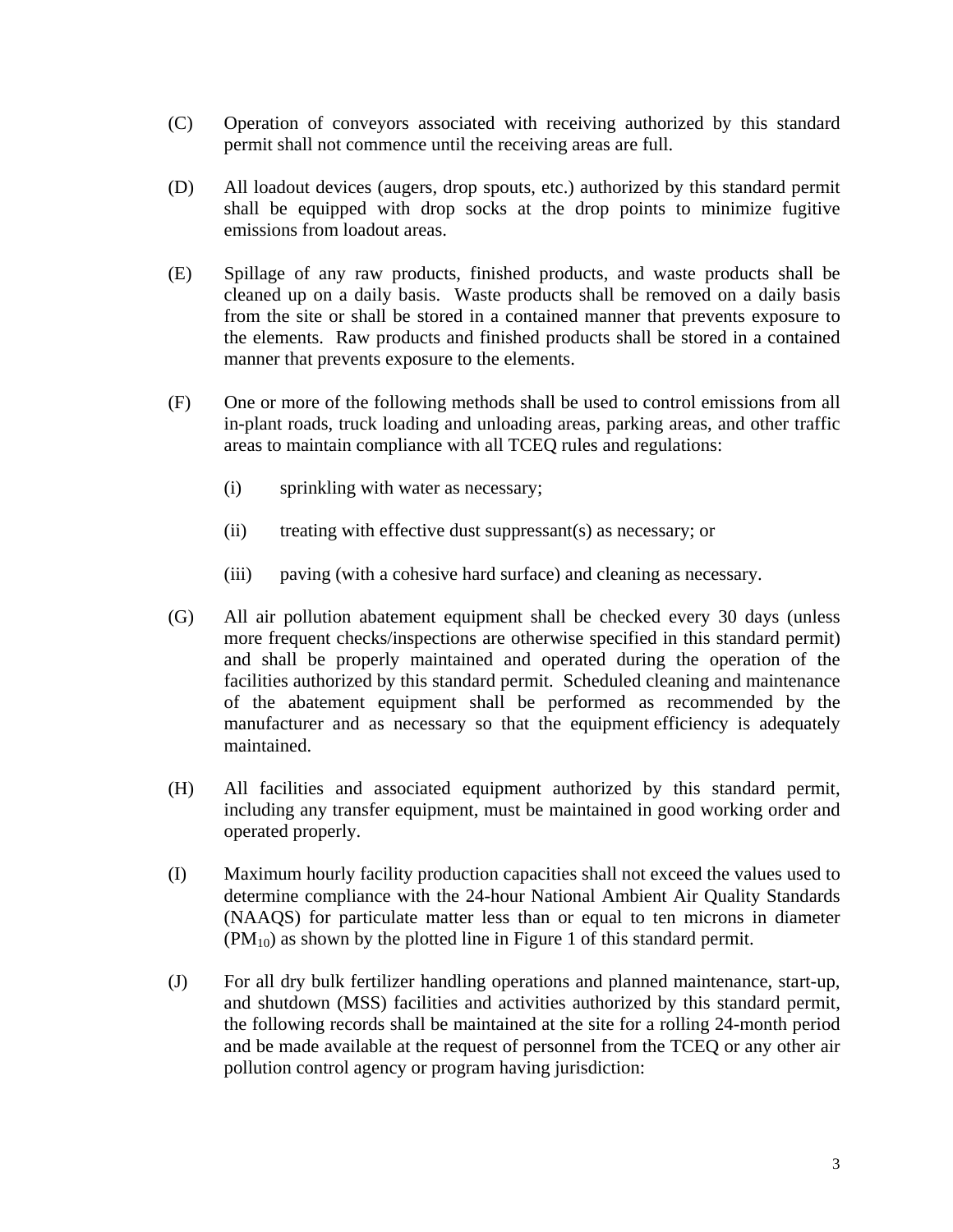- (i) all records to demonstrate that the dry bulk fertilizer handling operation meets the applicable emission rate and minimum setback distance limitations determined by using Figure 1 of this standard permit;
- (ii) records of periodic monitoring and scheduled cleaning and maintenance of the abatement equipment to demonstrate compliance with subsection (4)(G) of this standard permit; and
- (iii) records containing sufficient information to demonstrate compliance with paragraphs  $(6)(C)(i)$  through  $(6)(C)(iv)$  of this standard permit that include:
	- (a) the type and reason for the activity or facility;
	- (b) the processes and equipment involved;
	- (c) the date, time, and duration of the activity or facility operation; and
	- (d) the amount of material usage and emission rates.

## (5) Requirements Specific to Dry Bulk Fertilizer Handling Operations (New, Modified, or Existing)

- (A) In addition to section (4) of this standard permit, dry bulk fertilizer handling operations shall also meet the following requirements:
	- (i) emission rates shall be determined using calculation methods accepted by the TCEQ Air Permits Division at the time of the standard permit claim; and
	- (ii) a dry bulk fertilizer handling operation shall meet one of the following scenarios:
		- (a) total  $PM_{10}$  emissions from the site (including emissions from facilities and activities as specified in section (6) of this standard permit) shall be less than or equal to 6.82 pounds per hour (lb/hr);
		- (b) total  $PM_{10}$  emissions from the site (including emissions from facilities and activities as specified in section (6) of this standard permit) may be greater than 6.82 lb/hr and less than or equal to 13.63 lb/hr if each emission point associated with the handling of dry bulk fertilizer is located at least 100 feet from the nearest off-site receptor; or
		- (c) total  $PM_{10}$  emissions from the site may be greater than 13.63 lb/hr if each emission point associated with the handing of dry bulk fertilizer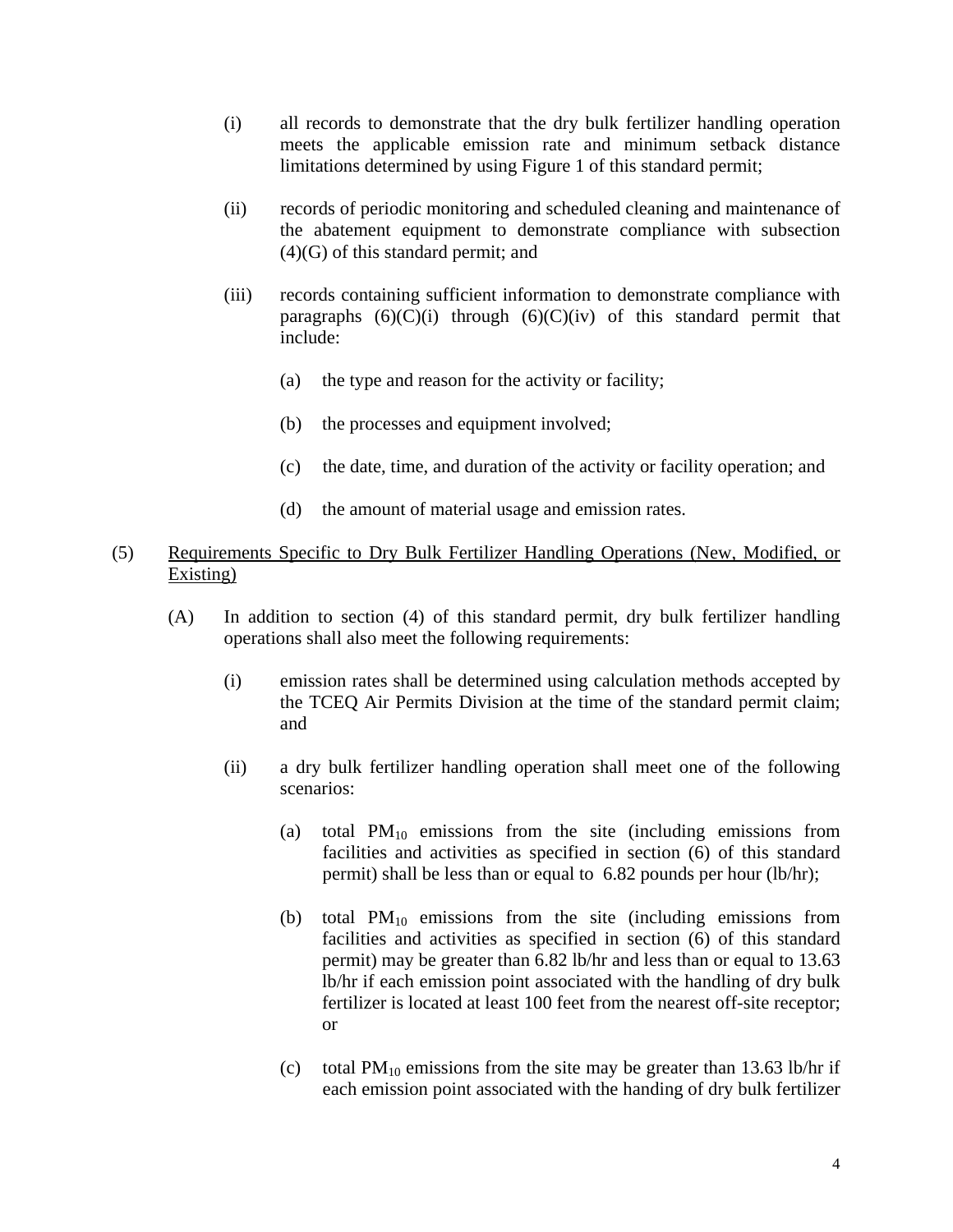is located at least 100 feet from the nearest off-site receptor. All facilities (including facilities and activities as specified in section (6) of this standard permit) emitting  $PM_{10}$  at the site shall also meet the minimum setback distance to the property line determined by using Figure 1 of this standard permit. The minimum setback distance shall be measured from each facility emission point or maintenance activity emission point to the nearest property line using the shortest distance to that property line. All facility emission points and maintenance activity emission points must meet the minimum setback distance requirements determined by using Figure 1 of this standard permit.

- (B) Notification and registration are not required for dry bulk fertilizer handling operations authorized by this standard permit.
- (6) Planned Maintenance, Start-up, and Shutdown (MSS) Activities
	- (A) This standard permit authorizes all emissions from planned start-up and shutdown activities associated with facilities or groups of facilities that are authorized by this standard permit.
	- (B) This standard permit authorizes emissions from the following planned maintenance activities and facilities associated with dry bulk fertilizer handling operations that are authorized by this standard permit:
		- (i) abrasive blasting (wet blast and dry abrasive cleaning);
		- (ii) surface preparation;
		- (iii) surface coating;
		- (iv) compressors, pumps, or engines, and associated pipes, valves, flanges, and connections;
		- (v) hand-held or manually operated equipment used for buffing, polishing, carving, cutting, drilling, machining, routing, sanding, sawing, surface grinding, or turning of ceramic precision parts, leather, metals, plastics, fiber board, masonry, carbon, glass, graphite, or wood;
		- (vi) vacuum cleaning systems;
		- (vii) hydraulic oil filtering;
		- (viii) lubrication; and
		- (ix) brazing, soldering, welding, or metal cutting equipment.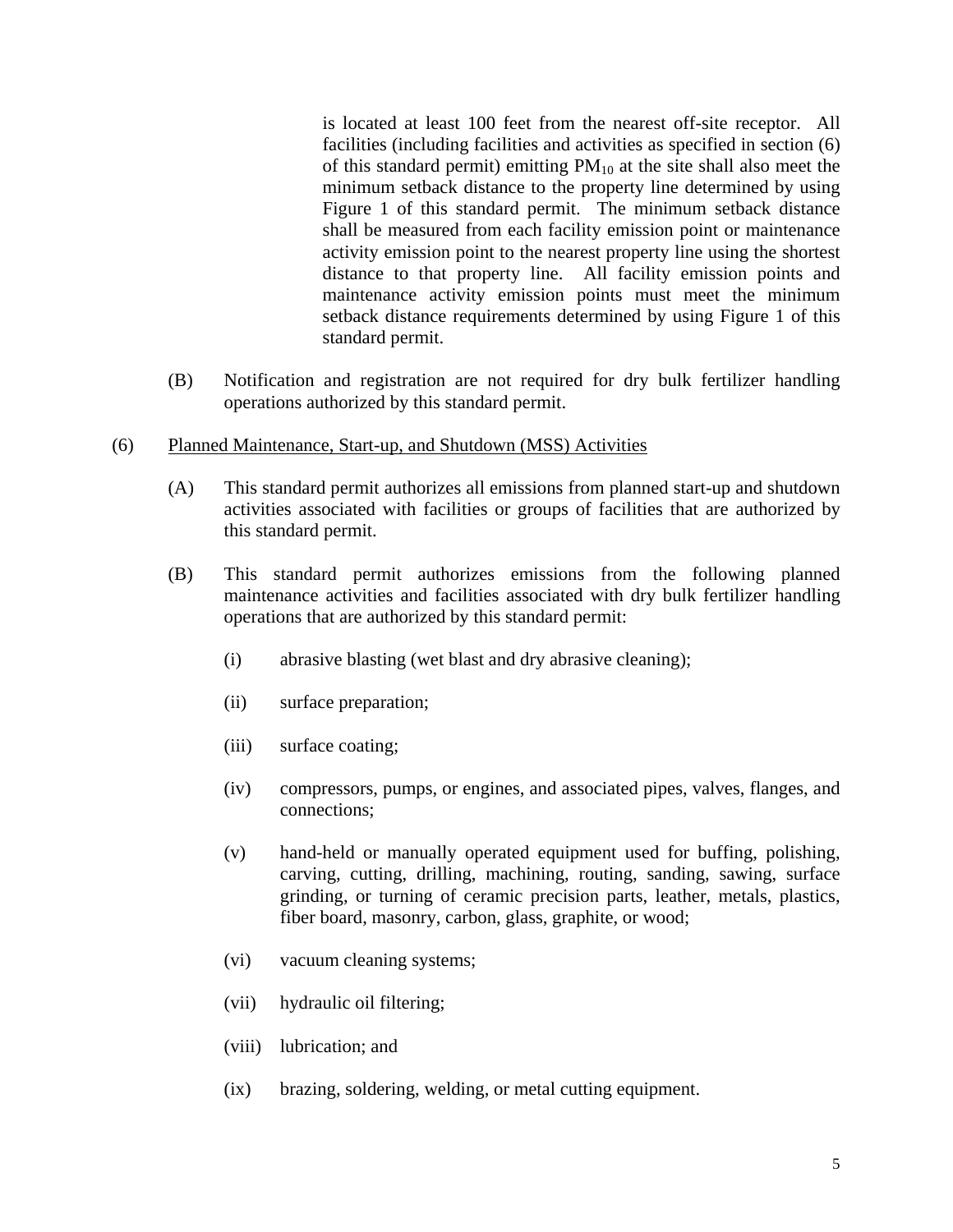- (C) Planned maintenance activities and facilities shall meet the following requirements.
	- (i) The following materials are authorized and shall not be used at the site at more than the rates prescribed below:
		- (a) abrasives 150 tons per year, 15 tons per month, and one ton per day;
		- (b) cleaning and stripping solvents and lubricants 50 gallons per year;
		- (c) coatings (excluding plating materials) 100 gallons per year;
		- (d) dyes  $-1,000$  pounds per year;
		- (e) bleaches 1,000 gallons per year;
		- (f) fragrances (excluding odorants) 250 gallons per year; and
		- (g) water-based surfactants and detergents 2,500 gallons per year.
	- (ii) Planned maintenance activities associated with facilities or groups of facilities authorized by this standard permit shall not occur simultaneously (no two or more processes can occur at the same time), and these planned maintenance activities shall not occur simultaneously with production operations;
	- (iii) Planned maintenance activities and facilities at the site shall not emit more than 25 tons per year of any one air contaminant; and
	- (iv) Lead emissions from planned maintenance activities or facilities at the site shall be less than 0.6 tons per year.
- (D) Planned maintenance that cannot meet the requirements of subsections (6)(B) and (6)(C) of this standard permit may be authorized by one or by a combination of the following mechanisms, provided the planned maintenance activities do not occur simultaneously (no two or more processes can occur at the same time), and the planned maintenance activities do not occur simultaneously with production operations:
	- (i) any applicable PBR under 30 TAC Chapter 106; or
	- (ii) any other applicable standard permit.